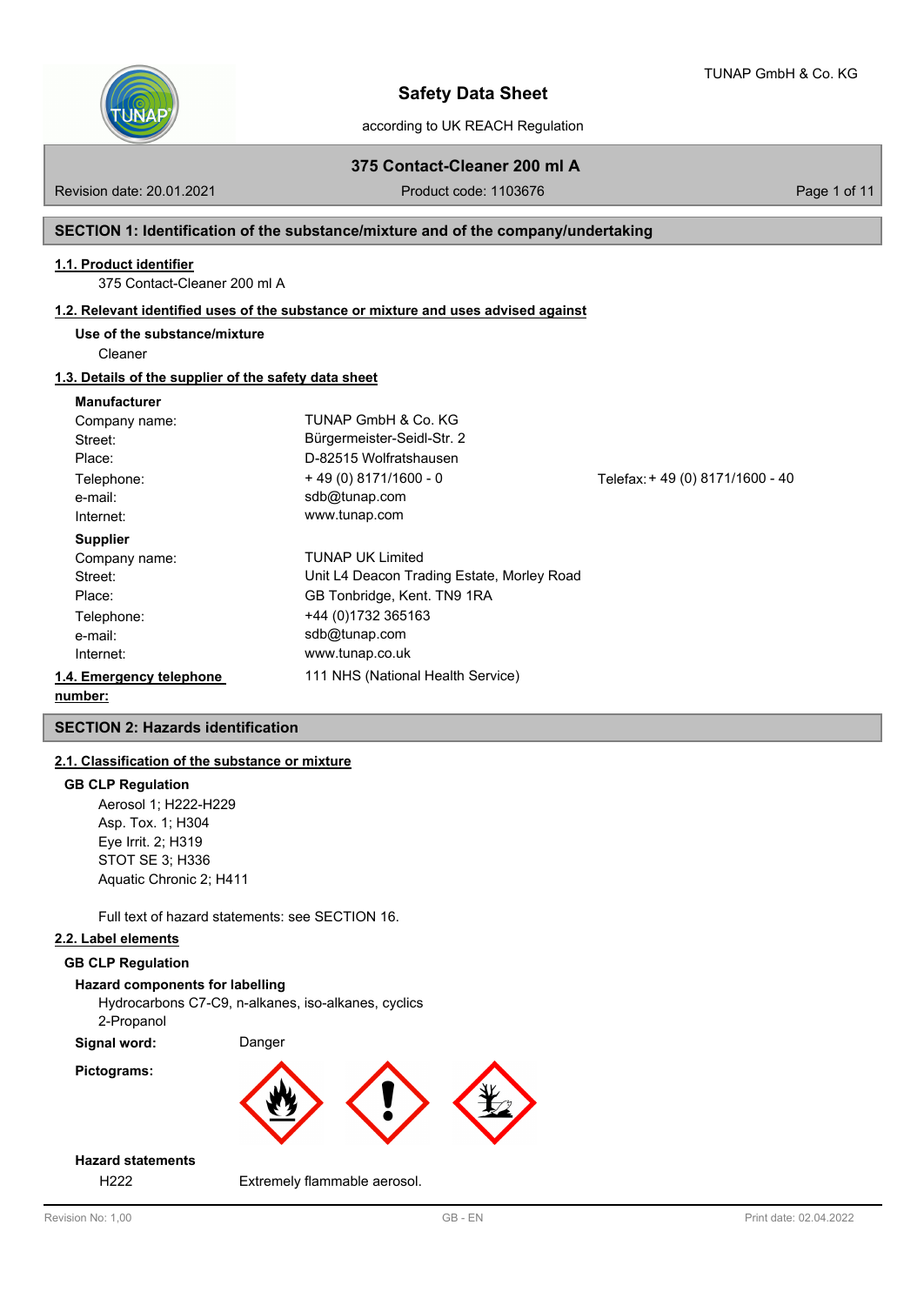

# according to UK REACH Regulation

# **375 Contact-Cleaner 200 ml A**

|                                       | PUIRAUL VRUHUI EUV IIII A                                                                                                           |              |
|---------------------------------------|-------------------------------------------------------------------------------------------------------------------------------------|--------------|
| Revision date: 20.01.2021             | Product code: 1103676                                                                                                               | Page 2 of 11 |
| H <sub>229</sub>                      | Pressurised container: May burst if heated.                                                                                         |              |
| H319                                  | Causes serious eye irritation.                                                                                                      |              |
| H336                                  | May cause drowsiness or dizziness.                                                                                                  |              |
| H411                                  | Toxic to aquatic life with long lasting effects.                                                                                    |              |
| <b>Precautionary statements</b>       |                                                                                                                                     |              |
| P210                                  | Keep away from heat, hot surfaces, sparks, open flames and other ignition sources. No<br>smoking.                                   |              |
| P <sub>211</sub>                      | Do not spray on an open flame or other ignition source.                                                                             |              |
| P <sub>251</sub>                      | Do not pierce or burn, even after use.                                                                                              |              |
| P280                                  | Wear eye protection.                                                                                                                |              |
| P <sub>271</sub>                      | Use only outdoors or in a well-ventilated area.                                                                                     |              |
| P273                                  | Avoid release to the environment.                                                                                                   |              |
| P304+P340                             | IF INHALED: Remove person to fresh air and keep comfortable for breathing.                                                          |              |
| P305+P351+P338                        | IF IN EYES: Rinse cautiously with water for several minutes. Remove contact lenses, if<br>present and easy to do. Continue rinsing. |              |
| P410+P412                             | Protect from sunlight. Do not expose to temperatures exceeding 50 °C/122 °F.                                                        |              |
| Special labelling of certain mixtures |                                                                                                                                     |              |
| EUH066                                | Repeated exposure may cause skin dryness or cracking.                                                                               |              |
|                                       |                                                                                                                                     |              |

### **2.3. Other hazards**

In case of insufficient ventilation and/or through use, explosive/highly flammable mixtures may develop. The substances in the mixture do not meet the PBT/vPvB criteria according to REACH, annex XIII.

# **SECTION 3: Composition/information on ingredients**

# **3.2. Mixtures**

### **Hazardous components**

| <b>CAS No</b> | Chemical name                                                                                                                       |                                                                                     |                  |            |  |
|---------------|-------------------------------------------------------------------------------------------------------------------------------------|-------------------------------------------------------------------------------------|------------------|------------|--|
|               | EC No                                                                                                                               | Index No                                                                            | <b>REACH No</b>  |            |  |
|               | Classification (GB CLP Regulation)                                                                                                  |                                                                                     |                  |            |  |
| 64742-49-0    | Hydrocarbons C7-C9, n-alkanes, iso-alkanes, cyclics                                                                                 |                                                                                     |                  | $25 - 50%$ |  |
|               | 920-750-0                                                                                                                           |                                                                                     | 01-2119473851-33 |            |  |
|               |                                                                                                                                     | Flam. Liq. 2, STOT SE 3, Asp. Tox. 1, Aquatic Chronic 2; H225 H336 H304 H411 EUH066 |                  |            |  |
| 67-63-0       | 2-Propanol                                                                                                                          |                                                                                     |                  |            |  |
|               | 200-661-7                                                                                                                           | 603-117-00-0                                                                        | 01-2119457558-25 |            |  |
|               | Flam. Lig. 2, Eye Irrit. 2, STOT SE 3; H225 H319 H336                                                                               |                                                                                     |                  |            |  |
| 124-38-9      | carbon dioxide                                                                                                                      |                                                                                     |                  | $3 - 5\%$  |  |
|               | 204-696-9                                                                                                                           |                                                                                     |                  |            |  |
| 108-01-0      | 2-dimethylaminoethanol, N,N-dimethylethanolamine                                                                                    |                                                                                     |                  |            |  |
|               | 203-542-8                                                                                                                           |                                                                                     |                  |            |  |
|               | Flam. Lig. 3, Acute Tox. 3, Acute Tox. 4, Acute Tox. 4, Skin Corr. 1B, Eye Dam. 1, STOT SE 3;<br>H226 H331 H312 H302 H314 H318 H335 |                                                                                     |                  |            |  |

Full text of H and EUH statements: see section 16.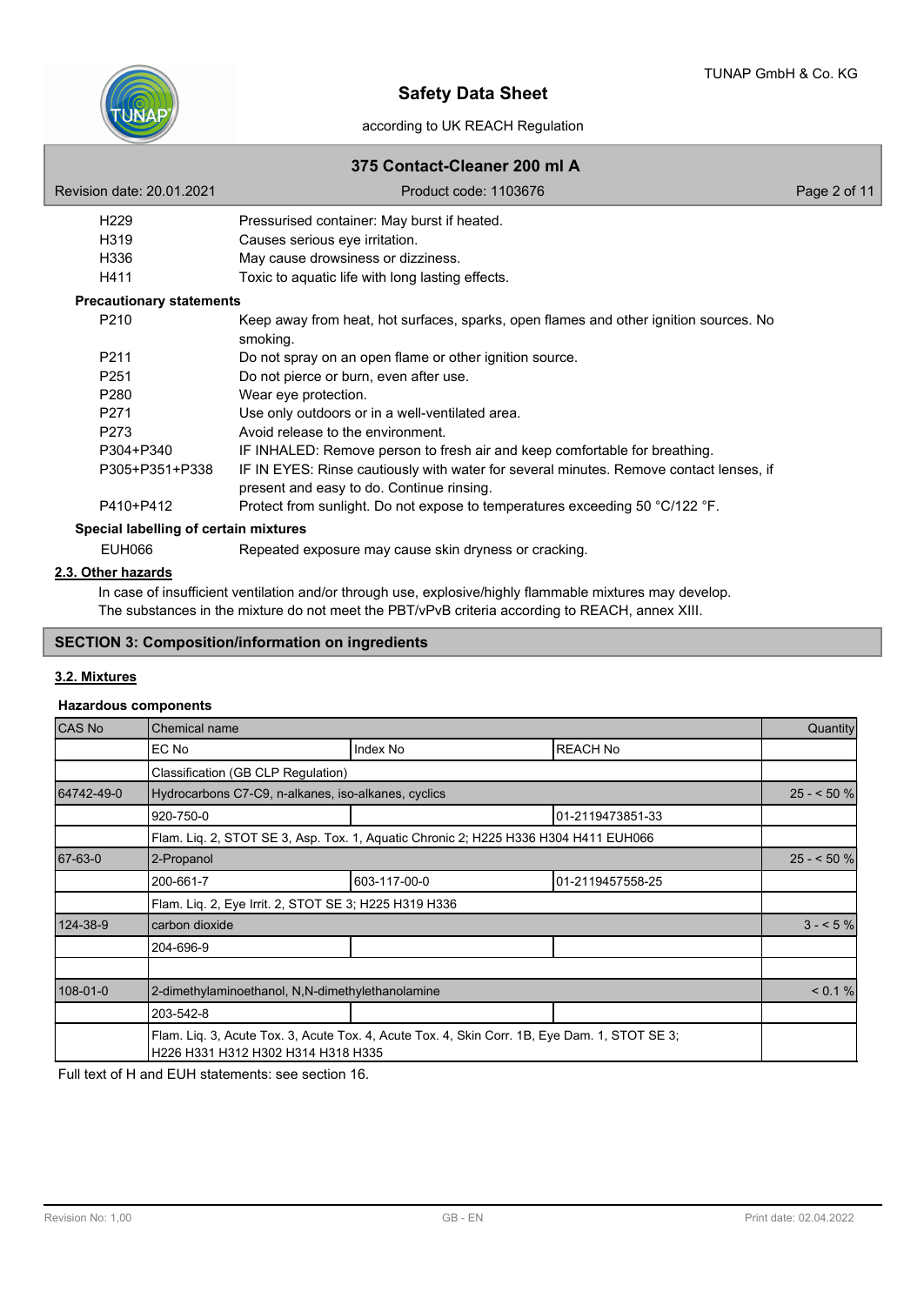

# according to UK REACH Regulation **375 Contact-Cleaner 200 ml A**

Revision date: 20.01.2021 **Product code: 1103676** Page 3 of 11

# **Specific Conc. Limits, M-factors and ATE**

| <b>CAS No</b> | IEC No     | <b>I</b> Chemical name                                                                                                                           | Quantity    |
|---------------|------------|--------------------------------------------------------------------------------------------------------------------------------------------------|-------------|
|               |            | Specific Conc. Limits, M-factors and ATE                                                                                                         |             |
| 64742-49-0    | 1920-750-0 | Hydrocarbons C7-C9, n-alkanes, iso-alkanes, cyclics                                                                                              | $25 - 50$ % |
|               |            | inhalation: LC50 = > 23,3 mg/l (vapours); dermal: LD50 = > 2800 - 3100 mg/kg                                                                     |             |
| 67-63-0       | l200-661-7 | 2-Propanol                                                                                                                                       | $25 - 50$ % |
|               | mg/kg      | $\lambda$ inhalation: LC50 = 47,5 mg/l (vapours); dermal: LD50 = > 2000 mg/kg; oral: LD50 = 5280                                                 |             |
| 108-01-0      | 1203-542-8 | 2-dimethylaminoethanol, N.N-dimethylethanolamine                                                                                                 | < 0.1 %     |
|               |            | $\text{linhalation:}$ ATE = 3 mg/l (vapours); inhalation: ATE = 0,5 mg/l (dusts or mists); dermal: LD50 =<br>1220 mg/kg; oral: LD50 = 2000 mg/kg |             |

### **Labelling for contents according to Regulation (EC) No 648/2004**

>= 30 % aliphatic hydrocarbons.

# **SECTION 4: First aid measures**

### **4.1. Description of first aid measures**

#### **General information**

First aider: Pay attention to self-protection! Remove persons to safety. Never give anything by mouth to an unconscious person or a person with cramps.

#### **After inhalation**

Remove person to fresh air and keep comfortable for breathing. In all cases of doubt, or when symptoms persist, seek medical advice.

### **After contact with skin**

Wash with plenty of water and soap. Take off immediately all contaminated clothing and wash it before reuse. In all cases of doubt, or when symptoms persist, seek medical advice.

#### **After contact with eyes**

Rinse cautiously with water for several minutes. Remove contact lenses, if present and easy to do. Continue rinsing. In case of troubles or persistent symptoms, consult an ophthalmologist.

### **After ingestion**

Do NOT induce vomiting. Observe risk of aspiration if vomiting occurs. Call a physician in any case!

#### **4.2. Most important symptoms and effects, both acute and delayed**

Headache, nausea, dizziness, fatigue, skin irritation

# **4.3. Indication of any immediate medical attention and special treatment needed**

Treat symptomatically. Call a POISON CENTER. Symptoms can occur only after several hours.

### **SECTION 5: Firefighting measures**

#### **5.1. Extinguishing media**

### **Suitable extinguishing media**

Water fog. Foam. Carbon dioxide (CO2). Extinguishing powder.

### **Unsuitable extinguishing media**

Full water jet

### **5.2. Special hazards arising from the substance or mixture**

Incomplete combustion and thermolysis gases of different toxicity can occur. In the case of hydrocarbonaceous products such as CO, CO2, aldehydes and soot. These can be very dangerous if they are inhaled in high concentrations or in enclosed spaces.

### **5.3. Advice for firefighters**

In case of fire and/or explosion do not breathe fumes. Move undamaged containers from immediate hazard area if it can be done safely. In case of fire: Wear self-contained breathing apparatus.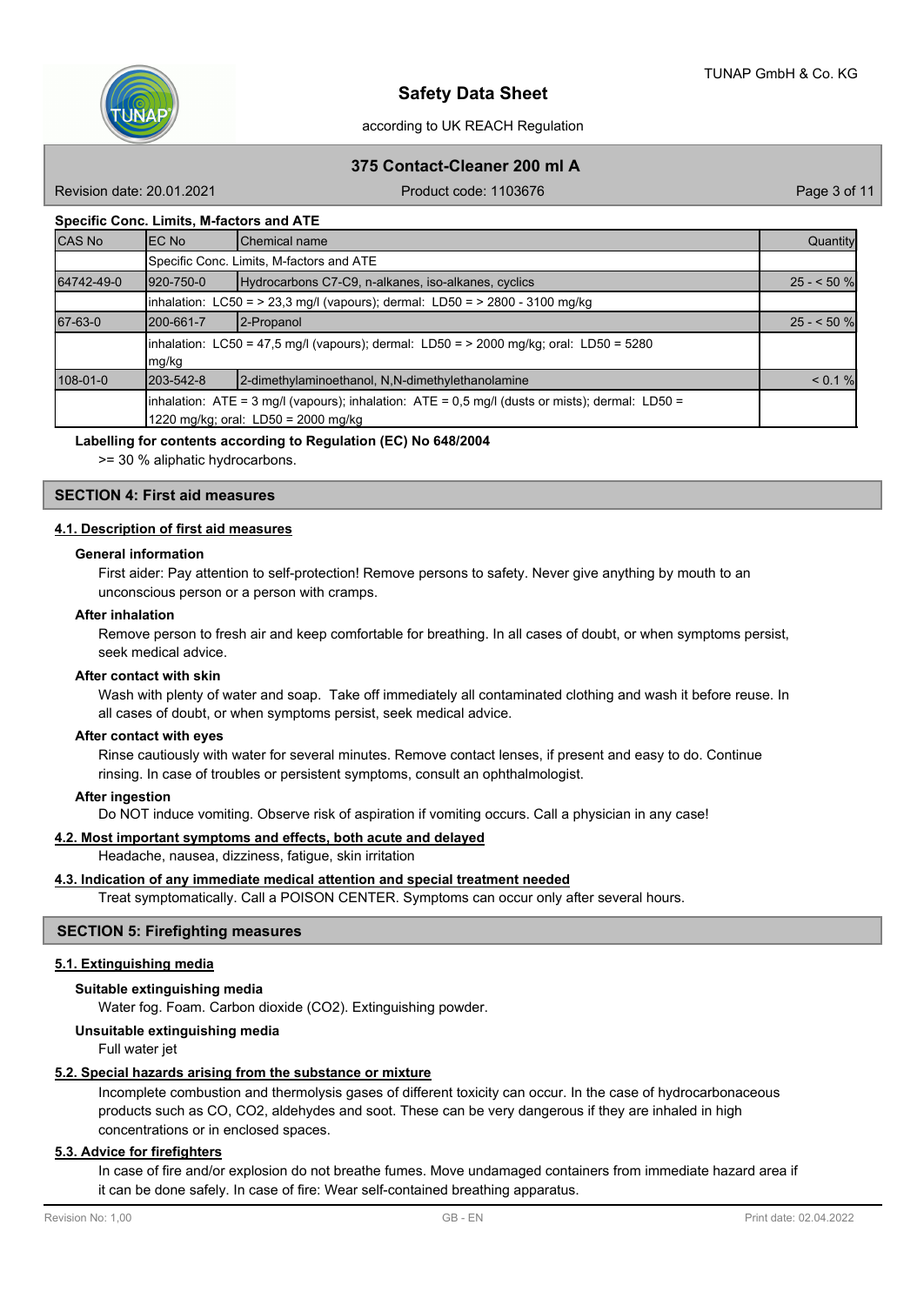

according to UK REACH Regulation

# **375 Contact-Cleaner 200 ml A**

Revision date: 20.01.2021 **Product code: 1103676** Page 4 of 11

### **Additional information**

Danger of bursting container.

# **SECTION 6: Accidental release measures**

# **6.1. Personal precautions, protective equipment and emergency procedures**

### **General advice**

Wear breathing apparatus if exposed to vapours/dusts/aerosols. Remove all sources of ignition. Keep away from heat, hot surfaces, sparks, open flames and other ignition sources. No smoking. Wear personal protection equipment.

#### **6.2. Environmental precautions**

Do not allow to enter into surface water or drains. Prevent spread over a wide area (e.g. by containment or oil barriers). Ensure all waste water is collected and treated via a waste water treatment plant.

### **6.3. Methods and material for containment and cleaning up**

### **Other information**

Absorb with liquid-binding material (sand, diatomaceous earth, acid- or universal binding agents). Clean contaminated articles and floor according to the environmental legislation.

### **6.4. Reference to other sections**

Safe handling: see section 7 Personal protection equipment: see section 8 Disposal: see section 13

# **SECTION 7: Handling and storage**

### **7.1. Precautions for safe handling**

### **Advice on safe handling**

Observe instructions for use.

Dust must be exhausted directly at the point of origin. Vapours/aerosols must be exhausted directly at the point of origin. If local exhaust ventilation is not possible or not sufficient, the entire working area should be ventilated by technical means.

When using do not eat, drink, smoke, sniff.

Wear personal protection equipment (refer to section 8).

In case of insufficient ventilation and/or through use, explosive/highly flammable mixtures may develop.

### **Advice on protection against fire and explosion**

Keep away from sources of ignition - No smoking. Heating causes rise in pressure with risk of bursting.

### **Advice on general occupational hygiene**

Avoid exposure. Wear suitable protective clothing. Draw up and observe skin protection programme.

### **Further information on handling**

Avoid contact with skin and eyes.

### **7.2. Conditions for safe storage, including any incompatibilities**

### **Requirements for storage rooms and vessels**

Keep container tightly closed. Observe legal regulations and provisions.

### **Hints on joint storage**

Do not store together with: Oxidizing agents. Pyrophoric or self-heating substances. Food and feedingstuffs.

### **Further information on storage conditions**

Protect from frost. Protect from direct sunlight. Store in a cool dry place. Observe legal regulations and provisions.

# **7.3. Specific end use(s)**

No information available.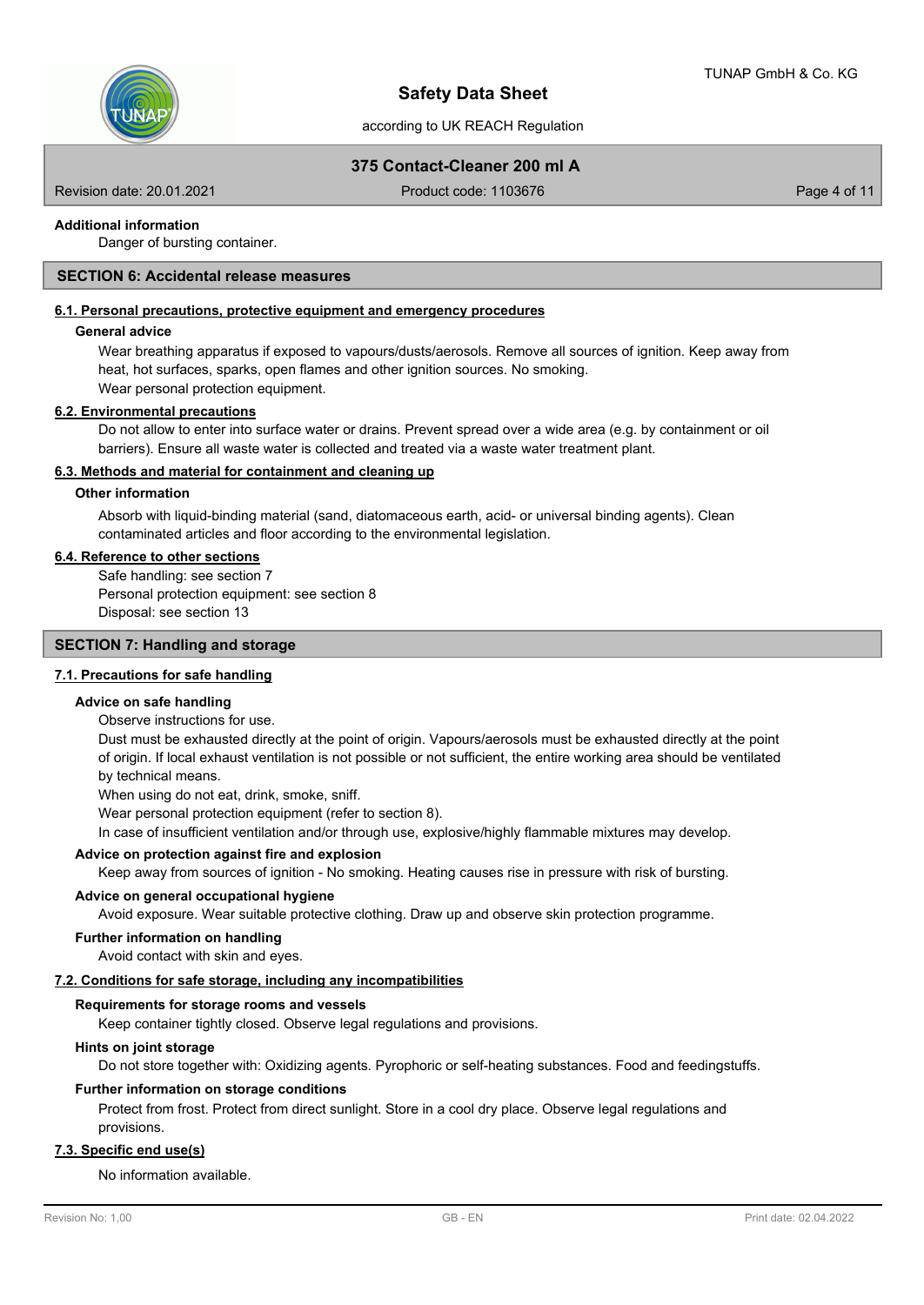

according to UK REACH Regulation

# **375 Contact-Cleaner 200 ml A**

Revision date: 20.01.2021 **Product code: 1103676** Page 5 of 11

# **SECTION 8: Exposure controls/personal protection**

# **8.1. Control parameters**

### **Exposure limits (EH40)**

| l CAS No | ISubstance              | ppm   | mg/m <sup>3</sup> | fibres/ml | Category      | Origin     |
|----------|-------------------------|-------|-------------------|-----------|---------------|------------|
| 108-01-0 | 2-Dimethylaminoethanol  |       | 7.4               |           | TWA (8 h)     | <b>WEL</b> |
|          |                         | 61    | 22                |           | STEL (15 min) | WEL        |
| 124-38-9 | <b>I</b> Carbon dioxide | 5000  | 9150              |           | TWA (8 h)     | WEL        |
|          |                         | 15000 | 27400             |           | STEL (15 min) | WEL        |
| 67-63-0  | Propan-2-ol             | 400l  | 999               |           | TWA (8 h)     | WEL        |
|          |                         | 500l  | 1250              |           | STEL (15 min) | WEL        |

# **DNEL/DMEL values**

| <b>CAS No</b>                                 | Substance                                           |                    |          |                          |  |  |  |
|-----------------------------------------------|-----------------------------------------------------|--------------------|----------|--------------------------|--|--|--|
| DNEL type                                     |                                                     | Exposure route     | Effect   | <b>Value</b>             |  |  |  |
| 64742-49-0                                    | Hydrocarbons C7-C9, n-alkanes, iso-alkanes, cyclics |                    |          |                          |  |  |  |
| Worker DNEL, long-term                        |                                                     | linhalation        | systemic | $2035 \,\mathrm{mg/m^3}$ |  |  |  |
| Worker DNEL, long-term                        |                                                     | Idermal            | systemic | 773 mg/kg bw/day         |  |  |  |
| Consumer DNEL, long-term                      |                                                     | <b>linhalation</b> | systemic | $1608$ mg/m <sup>3</sup> |  |  |  |
| Consumer DNEL, long-term                      |                                                     | Idermal            | systemic | 699 mg/kg bw/day         |  |  |  |
| Consumer DNEL, long-term<br>systemic<br>Ioral |                                                     |                    |          | 699 mg/kg bw/day         |  |  |  |

### **Additional advice on limit values**

a no restriction

b End of exposure or end of shift

c at long-term exposure:

d before next shift

 blood (B) Urine (U)

### **8.2. Exposure controls**

# **Appropriate engineering controls**

If handled uncovered, arrangements with local exhaust ventilation have to be used.

**Individual protection measures, such as personal protective equipment**

### **Eye/face protection**

Suitable eye protection: Tightly sealed safety glasses. EN 166

### **Hand protection**

Protect skin by using skin protective cream. When handling with chemical substances, protective gloves must be worn with the CE-label including the four control digits. The quality of the protective gloves resistant to chemicals must be chosen as a function of the specific working place concentration and quantity of hazardous substances. Suitable material: NBR (Nitrile rubber) Breakthrough time: 480min Thickness of the glove material 0,45 mm

EN ISO 374

# **Skin protection**

Wear suitable protective clothing. Take off immediately all contaminated clothing and wash it before reuse.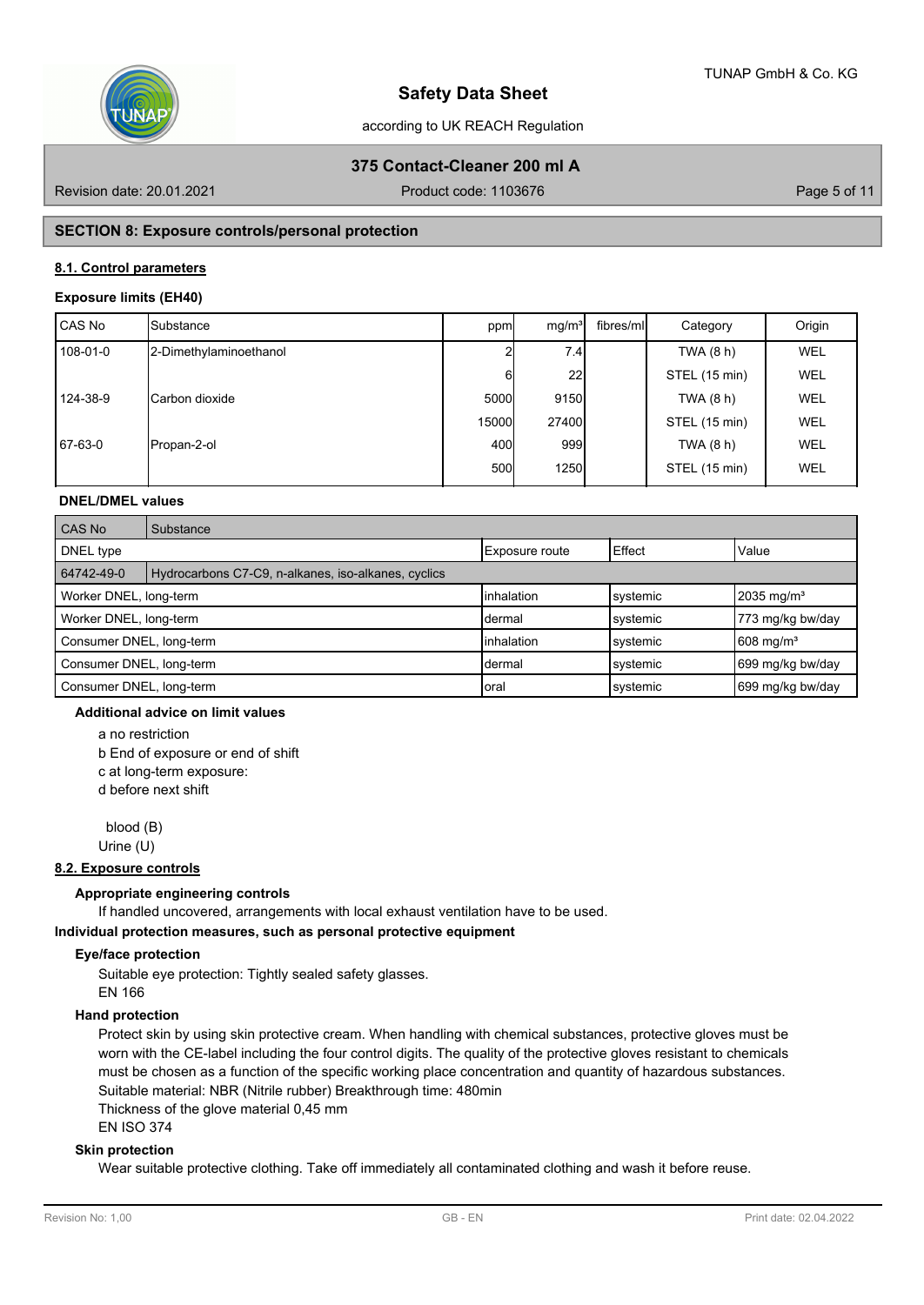**Test method**



# **Safety Data Sheet**

# according to UK REACH Regulation

# **375 Contact-Cleaner 200 ml A**

Revision date: 20.01.2021 **Product code: 1103676** Page 6 of 11

**Respiratory protection**

Wear breathing apparatus if exposed to vapours/dusts/aerosols. When exceeding the relevant workplace exposure limits, note the following: Suitable respiratory protective equipment: Combination filter device (DIN EN 141).. Filtering device with filter or ventilator filtering device of type: A Observe the wear time limits as specified by the manufacturer. Observe legal regulations and provisions.

#### **Environmental exposure controls**

Observe legal regulations and provisions.

# **SECTION 9: Physical and chemical properties**

### **9.1. Information on basic physical and chemical properties**

| Physical state: | Aerosol      |
|-----------------|--------------|
| Colour:         | colourless   |
| Odour:          | solvent like |

| Changes in the physical state                      |                                    |  |
|----------------------------------------------------|------------------------------------|--|
| Boiling point or initial boiling point and         | 82 °C                              |  |
| boiling range:                                     |                                    |  |
| Sublimation point:                                 | not applicable                     |  |
| Softening point:                                   | not applicable                     |  |
| Pour point:                                        | not applicable                     |  |
| Flash point:                                       | 1 °C                               |  |
| Lower explosion limits:                            | 2                                  |  |
| Upper explosion limits:                            | 12                                 |  |
| Auto-ignition temperature:                         | $>200$ °C                          |  |
| $pH-Value$ (at 20 $°C$ ):                          | not applicable DIN 19268           |  |
| Density (at 20 $°C$ ):                             | 0,7525 g/cm <sup>3</sup> DIN 51757 |  |
| 9.2. Other information                             |                                    |  |
| Information with regard to physical hazard classes |                                    |  |
| Sustaining combustion:                             | Sustaining combustion              |  |
| Other safety characteristics                       |                                    |  |
| <b>Further Information</b>                         |                                    |  |

Data apply to technical substance: Relative density, Colour, Odour, Viscosity, pH.

### **SECTION 10: Stability and reactivity**

### **10.1. Reactivity**

No information available.

# **10.2. Chemical stability**

The product is stable under normal conditions.

# **10.3. Possibility of hazardous reactions**

Do not expose to temperatures above 50 °C. Heating causes rise in pressure with risk of bursting.

# **10.4. Conditions to avoid**

Keep away from sources of heat (e.g. hot surfaces), sparks and open flames. Vapours can form explosive mixtures with air. Take precautionary measures against static discharges.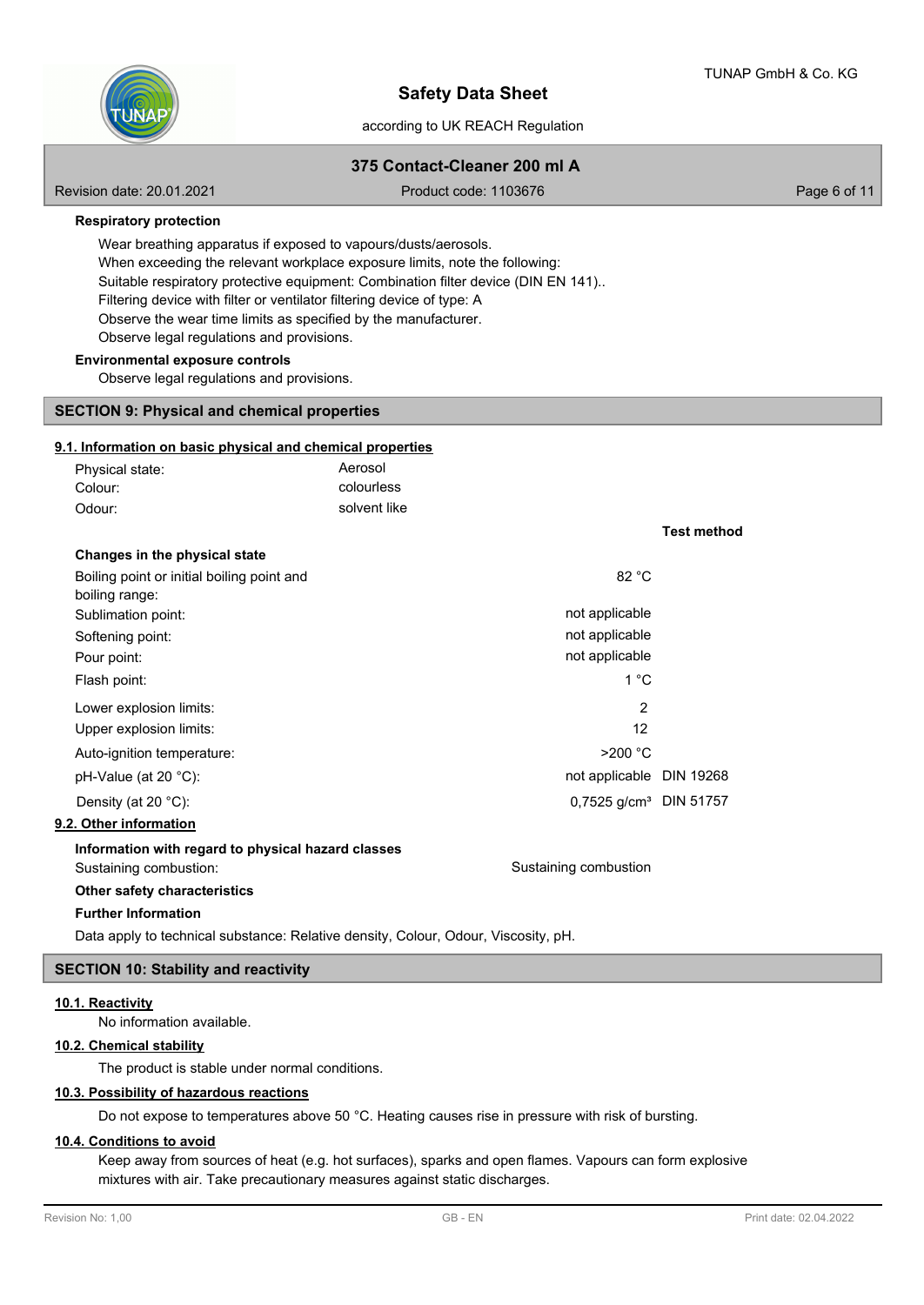

according to UK REACH Regulation

# **375 Contact-Cleaner 200 ml A**

Revision date: 20.01.2021 **Product code: 1103676** Page 7 of 11

# **10.5. Incompatible materials**

Oxidizing agents. Pyrophoric or self-heating substances.

# **10.6. Hazardous decomposition products**

Incomplete combustion and thermolysis gases of different toxicity can occur. In the case of hydrocarbonaceous products such as CO, CO2, aldehydes and soot. These can be very dangerous if they are inhaled in high concentrations or in enclosed spaces.

# **Further information**

Do not mix with other chemicals.

### **SECTION 11: Toxicological information**

### **11.1. Information on hazard classes as defined in GB CLP Regulation**

#### **Toxicocinetics, metabolism and distribution**

There are no data available on the mixture itself.

### **Acute toxicity**

Based on available data, the classification criteria are not met.

| CAS No     | Chemical name                                       |                           |            |         |                     |                                             |  |  |
|------------|-----------------------------------------------------|---------------------------|------------|---------|---------------------|---------------------------------------------|--|--|
|            | Exposure route                                      | Dose                      |            | Species | Source              | Method                                      |  |  |
| 64742-49-0 | Hydrocarbons C7-C9, n-alkanes, iso-alkanes, cyclics |                           |            |         |                     |                                             |  |  |
|            | dermal                                              | LD50<br>3100 mg/kg        | $> 2800 -$ | Rat     | Study report (1977) | The acute toxicity of<br>SBP 100/140 was de |  |  |
|            | inhalation (4 h) vapour                             | LC50<br>mg/l              | > 23,3     | Rat     | Study report (1988) | OECD Guideline 403                          |  |  |
| 67-63-0    | 2-Propanol                                          |                           |            |         |                     |                                             |  |  |
|            | oral                                                | LD50<br>mg/kg             | 5280       | Rat     |                     |                                             |  |  |
|            | dermal                                              | LD50<br>mg/kg             | > 2000     | Rabbit  |                     |                                             |  |  |
|            | inhalation (4 h) vapour                             | LC50                      | 47,5 mg/l  | Rat     |                     |                                             |  |  |
| 108-01-0   | 2-dimethylaminoethanol, N,N-dimethylethanolamine    |                           |            |         |                     |                                             |  |  |
|            | oral                                                | LD50<br>mg/kg             | 2000       | Rat     | <b>IGESTIS</b>      |                                             |  |  |
|            | dermal                                              | LD <sub>50</sub><br>mg/kg | 1220       | Rabbit  | <b>GESTIS</b>       |                                             |  |  |
|            | inhalation vapour                                   | <b>ATE</b>                | $3$ mg/l   |         |                     |                                             |  |  |
|            | inhalation dust/mist                                | <b>ATE</b>                | $0,5$ mg/l |         |                     |                                             |  |  |

### **Irritation and corrosivity**

Causes serious eye irritation.

Skin corrosion/irritation: Based on available data, the classification criteria are not met.

### **Sensitising effects**

Based on available data, the classification criteria are not met.

# **Carcinogenic/mutagenic/toxic effects for reproduction**

Based on available data, the classification criteria are not met.

No indication of human carcinogenicity.

No indications of human germ cell mutagenicity exist.

No indications of human reproductive toxicity exist.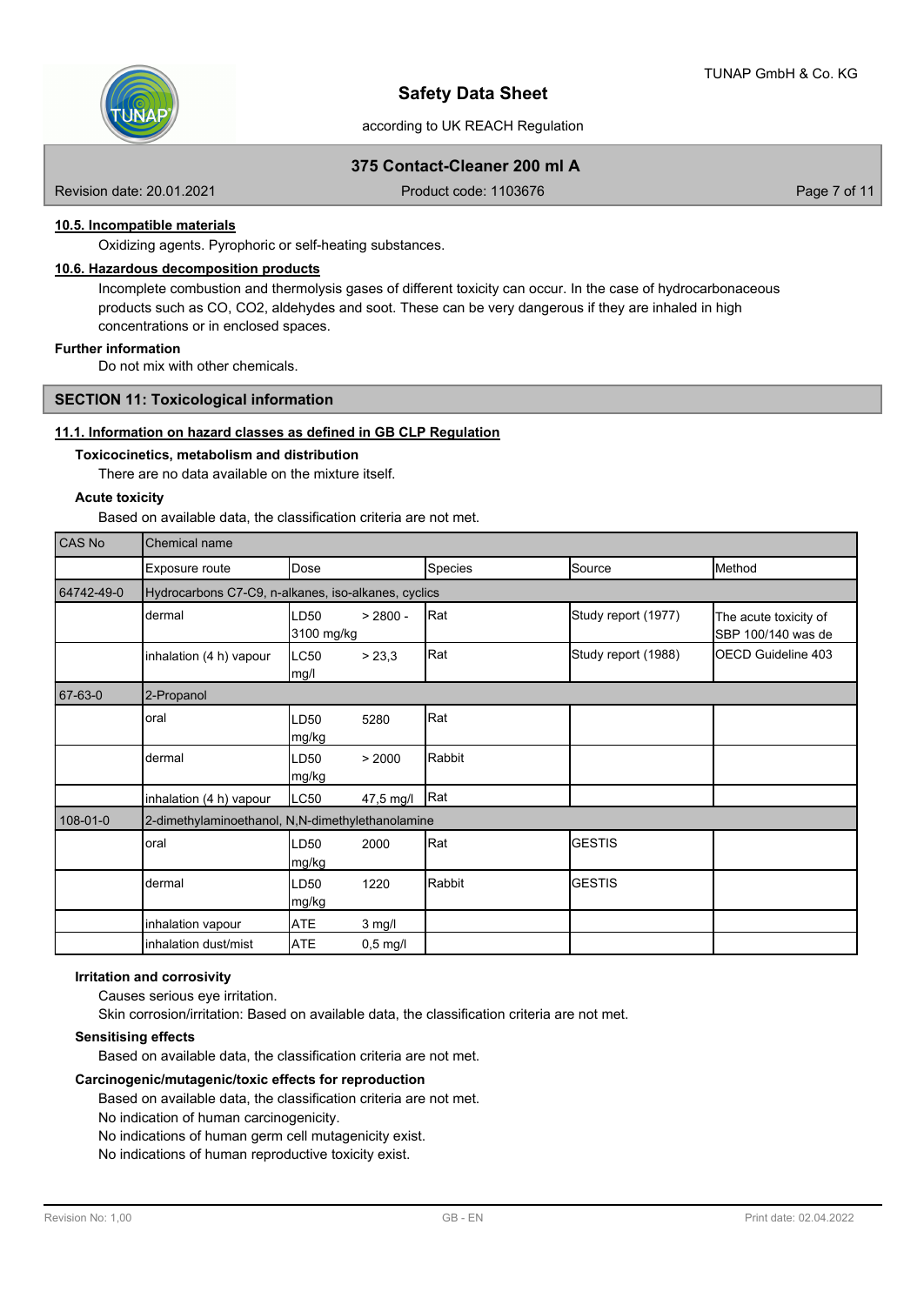

# according to UK REACH Regulation

# **375 Contact-Cleaner 200 ml A**

Revision date: 20.01.2021 **Product code: 1103676** Page 8 of 11

# **STOT-single exposure**

May cause drowsiness or dizziness. (Hydrocarbons C7-C9, n-alkanes, iso-alkanes, cyclics; 2-Propanol)

# **STOT-repeated exposure**

Repeated exposure may cause skin dryness or cracking.

### **Aspiration hazard**

May be fatal if swallowed and enters airways.

# **Specific effects in experiment on an animal**

No information available.

### **Additional information on tests**

The mixture is classified as hazardous according to regulation (EC) No 1272/2008 [CLP].

# **SECTION 12: Ecological information**

# **12.1. Toxicity**

There are no data available on the mixture itself.

| CAS No     | <b>Chemical name</b>     |                                                     |                   |  |                                         |                                                                      |                                               |  |  |
|------------|--------------------------|-----------------------------------------------------|-------------------|--|-----------------------------------------|----------------------------------------------------------------------|-----------------------------------------------|--|--|
|            | Aquatic toxicity         | Dose                                                |                   |  | [h]   [d] Species                       | <b>S</b> ource                                                       | Method                                        |  |  |
| 64742-49-0 |                          | Hydrocarbons C7-C9, n-alkanes, iso-alkanes, cyclics |                   |  |                                         |                                                                      |                                               |  |  |
|            | Acute algae toxicity     | ErC <sub>50</sub>                                   | $12 \text{ mg/l}$ |  | 72 hlPseudokirchneriella<br>subcapitata | <b>SIDS</b> Initial<br><b>Assessment</b><br>Report For SIAM          | <b>OECD Guideline</b><br>201                  |  |  |
|            | Acute crustacea toxicity | <b>EC50</b>                                         | 7,4 mg/l          |  | 48 h Daphnia magna                      | <b>SIDS Initial</b><br>Assessment<br>Report For SIAM                 | <b>OECD Guideline</b><br>202                  |  |  |
|            | Fish toxicity            | <b>NOEC</b><br>mg/l                                 | 0,574             |  | 28 d Oncorhynchus mykiss                | Hydrocarbon<br>Solvents<br>Consortium SEIF<br>KHS                    | The aquatic<br>toxicity was<br>estimated by a |  |  |
|            | Crustacea toxicity       | <b>NOEC</b>                                         | 1 $mg/l$          |  | 21 d Daphnia magna                      | <b>SIDS Initial</b><br><b>I</b> Assessment<br><b>Report For SIAM</b> | <b>OECD Guideline</b><br>211                  |  |  |
| 67-63-0    | 2-Propanol               |                                                     |                   |  |                                         |                                                                      |                                               |  |  |
|            | Acute fish toxicity      | <b>LC50</b><br>mg/l                                 | 9640              |  | 96 h Pimephales<br>Ipromelas            |                                                                      |                                               |  |  |
|            | Acute algae toxicity     | ErC50<br>mg/l                                       | >100              |  | 72 hlDesmodesmus<br>subspicatus         |                                                                      |                                               |  |  |
|            | Acute crustacea toxicity | <b>EC50</b><br>mg/l                                 | >100              |  | 48 h Daphnia magna                      |                                                                      |                                               |  |  |

### **12.2. Persistence and degradability**

There are no data available on the mixture itself. AOX (mg/l): 0

# **12.3. Bioaccumulative potential**

There are no data available on the mixture itself.

# **Partition coefficient n-octanol/water**

| CAS No  | Chemical name           | --<br>Log<br>$v_{\text{OW}}$ |
|---------|-------------------------|------------------------------|
| 67-63-0 | -<br><b>I2-Propanol</b> | 0,05                         |

# **12.4. Mobility in soil**

No information available.

# **12.5. Results of PBT and vPvB assessment**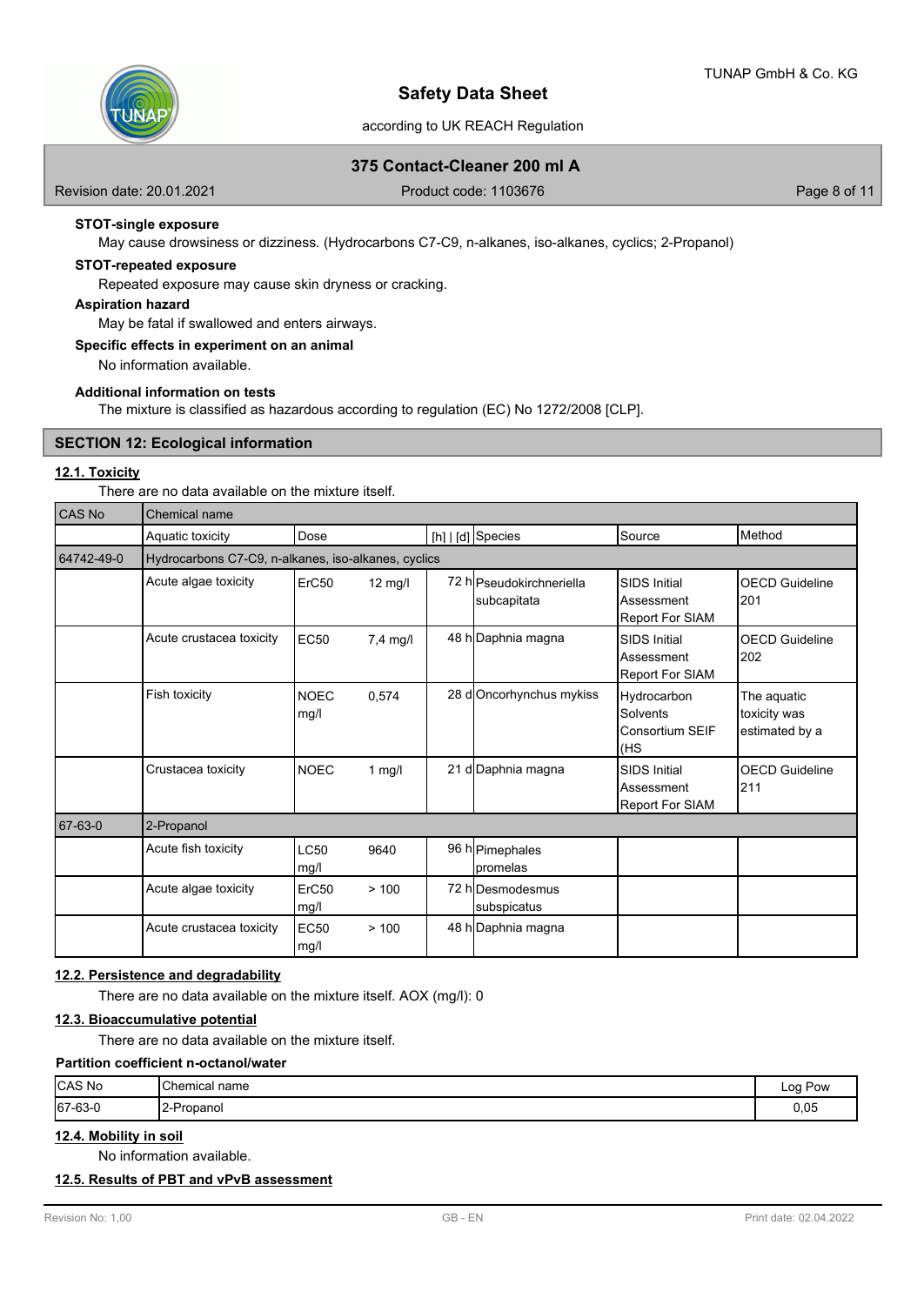

# according to UK REACH Regulation

# **375 Contact-Cleaner 200 ml A**

Revision date: 20.01.2021 **Product code: 1103676** Page 9 of 11

The substances in the mixture do not meet the PBT/vPvB criteria according to UK REACH. This substance does not meet the PBT/vPvB criteria of REACH, Annex XIII.

# **12.6. Endocrine disrupting properties**

This product does not contain a substance that has endocrine disrupting properties with respect to non-target organisms as no components meets the criteria.

# **12.7. Other adverse effects**

No information available.

### **SECTION 13: Disposal considerations**

# **13.1. Waste treatment methods**

### **Disposal recommendations**

Do not allow to enter into surface water or drains. Dispose of waste according to applicable legislation.

### **List of Wastes Code - residues/unused products**

160504 WASTES NOT OTHERWISE SPECIFIED IN THE LIST; gases in pressure containers and discarded chemicals; gases in pressure containers (including halons) containing hazardous substances; hazardous waste

### **List of Wastes Code - used product**

WASTES NOT OTHERWISE SPECIFIED IN THE LIST; gases in pressure containers and discarded chemicals; gases in pressure containers (including halons) containing hazardous substances; hazardous waste 160504

### **List of Wastes Code - contaminated packaging**

WASTE PACKAGING; ABSORBENTS, WIPING CLOTHS, FILTER MATERIALS AND PROTECTIVE CLOTHING NOT OTHERWISE SPECIFIED; packaging (including separately collected municipal packaging waste); metallic packaging 150104

### **SECTION 14: Transport information**

### **Land transport (ADR/RID)**

| 14.1. UN number or ID number:            | <b>UN 1950</b>  |
|------------------------------------------|-----------------|
| <u>14.2. UN proper shipping name:</u>    | <b>AEROSOLS</b> |
| <u>14.3. Transport hazard class(es):</u> | 2               |
| 14.4. Packing group:                     |                 |
| Hazard label:                            | 2.1             |
| Classification code:                     | 5F              |
| <b>Special Provisions:</b>               | 190 327 344 625 |
| Limited quantity:                        | 1 <sup>1</sup>  |
| Excepted quantity:                       | F <sub>0</sub>  |
| Transport category:                      | $\mathcal{P}$   |
| Tunnel restriction code:                 | D               |
| Inland waterways transport (ADN)         |                 |
| 14.1. UN number or ID number:            | UN 1950         |
| 14.2. UN proper shipping name:           | <b>AEROSOLS</b> |
| <u>14.3. Transport hazard class(es):</u> | 2               |
| 14.4. Packing group:                     |                 |
| Hazard label:                            | 2.1             |
| Classification code:                     | 5F              |
| Special Provisions:                      | 190 327 344 625 |
| Limited quantity:                        | 1 <sup>1</sup>  |
| Excepted quantity:                       | E0              |
| <b>Marine transport (IMDG)</b>           |                 |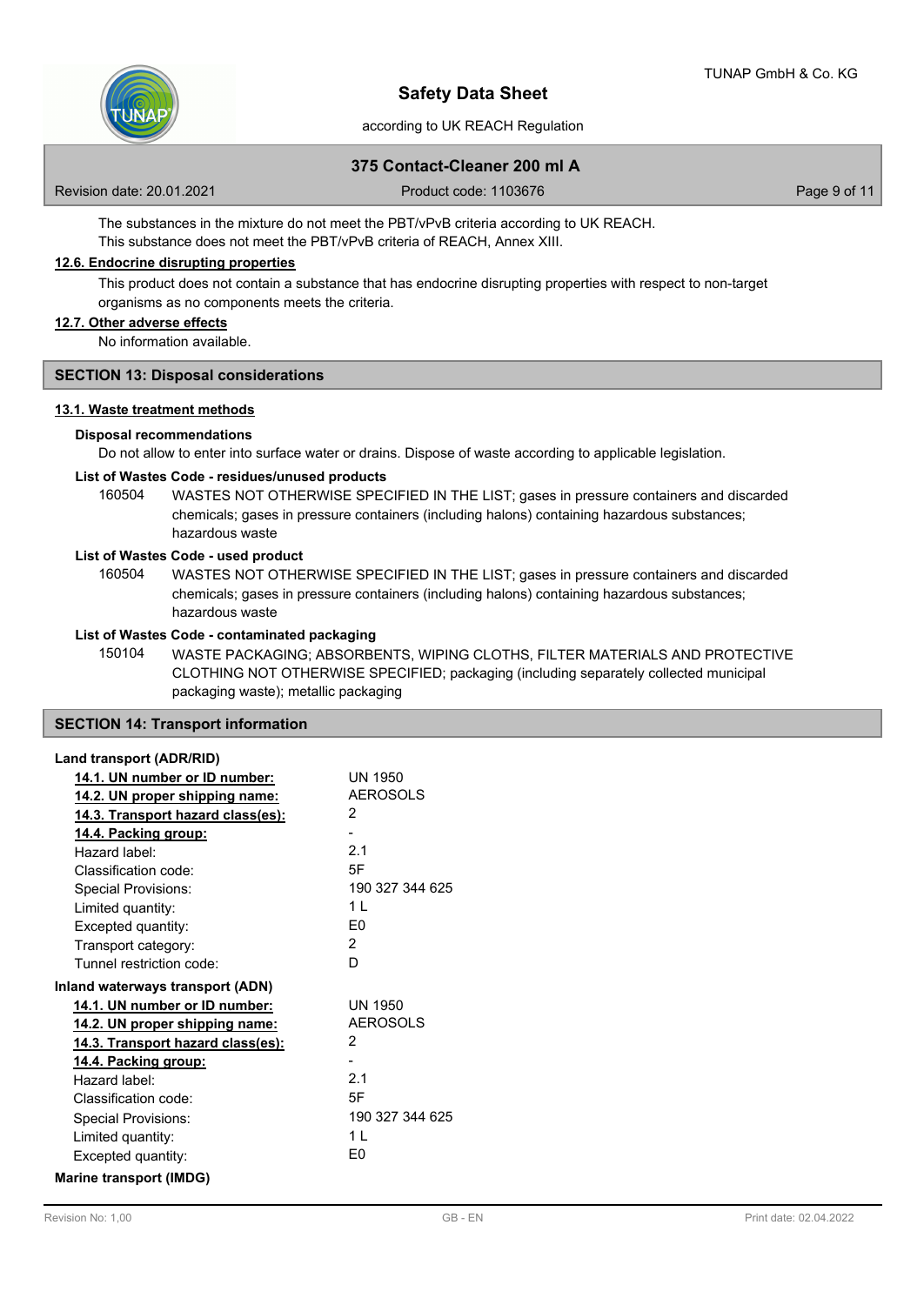

according to UK REACH Regulation

|                                                                                                     | 375 Contact-Cleaner 200 ml A                                                                         |               |
|-----------------------------------------------------------------------------------------------------|------------------------------------------------------------------------------------------------------|---------------|
| Revision date: 20.01.2021                                                                           | Product code: 1103676                                                                                | Page 10 of 11 |
| 14.1. UN number or ID number:                                                                       | <b>UN 1950</b>                                                                                       |               |
| 14.2. UN proper shipping name:                                                                      | AEROSOLS (Hydrocarbons C7-C9, n-alkanes, iso-alkanes, cyclics)                                       |               |
| 14.3. Transport hazard class(es):                                                                   | 2.1                                                                                                  |               |
| 14.4. Packing group:                                                                                |                                                                                                      |               |
| Hazard label:                                                                                       | 2.1                                                                                                  |               |
| Marine pollutant:                                                                                   | yes                                                                                                  |               |
| Special Provisions:                                                                                 | 63, 190, 277, 327, 344, 381, 959                                                                     |               |
| Limited quantity:                                                                                   | 1000 mL                                                                                              |               |
| Excepted quantity:<br>EmS:                                                                          | E <sub>0</sub><br>$F-D, S-U$                                                                         |               |
| Air transport (ICAO-TI/IATA-DGR)                                                                    |                                                                                                      |               |
| 14.1. UN number or ID number:                                                                       | <b>UN 1950</b>                                                                                       |               |
| 14.2. UN proper shipping name:                                                                      | AEROSOLS, flammable                                                                                  |               |
| 14.3. Transport hazard class(es):                                                                   | 2.1                                                                                                  |               |
| 14.4. Packing group:                                                                                |                                                                                                      |               |
| Hazard label:                                                                                       | 2.1                                                                                                  |               |
| <b>Special Provisions:</b>                                                                          | A145 A167 A802                                                                                       |               |
| Limited quantity Passenger:                                                                         | 30 kg G                                                                                              |               |
| Passenger LQ:                                                                                       | Y203                                                                                                 |               |
| Excepted quantity:                                                                                  | E <sub>0</sub>                                                                                       |               |
| IATA-packing instructions - Passenger:                                                              | 203                                                                                                  |               |
| IATA-max. quantity - Passenger:                                                                     | 75 kg<br>203                                                                                         |               |
| IATA-packing instructions - Cargo:                                                                  | 150 kg                                                                                               |               |
| IATA-max. quantity - Cargo:<br>14.5. Environmental hazards                                          |                                                                                                      |               |
|                                                                                                     |                                                                                                      |               |
| <b>ENVIRONMENTALLY HAZARDOUS:</b>                                                                   | Yes                                                                                                  |               |
| Danger releasing substance:                                                                         | Hydrocarbons C7-C9, n-alkanes, iso-alkanes, cyclics                                                  |               |
| 14.6. Special precautions for user                                                                  |                                                                                                      |               |
| Warning: Flammable gases<br>14.7. Maritime transport in bulk according to IMO instruments           |                                                                                                      |               |
| not applicable                                                                                      |                                                                                                      |               |
|                                                                                                     |                                                                                                      |               |
| <b>SECTION 15: Regulatory information</b>                                                           |                                                                                                      |               |
|                                                                                                     | 15.1. Safety, health and environmental regulations/legislation specific for the substance or mixture |               |
| EU regulatory information                                                                           |                                                                                                      |               |
| Restrictions on use (REACH, annex XVII):<br>Entry 3, Entry 28, Entry 40, Entry 75                   |                                                                                                      |               |
| 2010/75/EU (VOC):                                                                                   | No information available.                                                                            |               |
| 2004/42/EC (VOC):                                                                                   | No information available.                                                                            |               |
| <b>Additional information</b>                                                                       |                                                                                                      |               |
| Safety Data Sheet according to Regulation (EC) No. 1907/2006 (REACH)<br>Aerosol Directive (75/324/) |                                                                                                      |               |
| National regulatory information                                                                     |                                                                                                      |               |
| Water hazard class (D):                                                                             | 1 - slightly hazardous to water                                                                      |               |
| <b>SECTION 16: Other information</b>                                                                |                                                                                                      |               |

# **Abbreviations and acronyms**

ADR: Accord européen sur le transport des marchandises dangereuses par Route (European Agreement